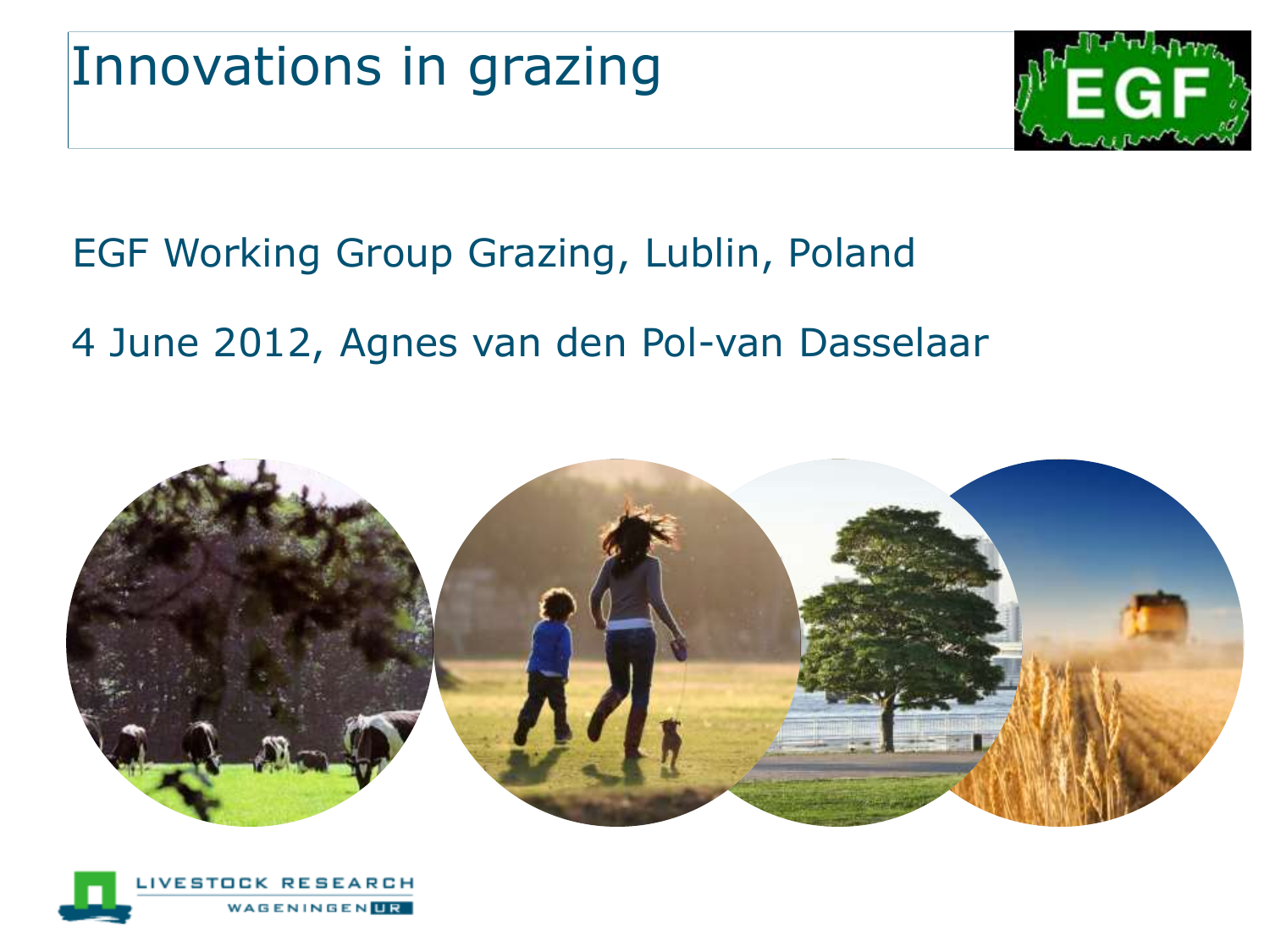#### Innovations in grazing

- Highlights of the meeting of the Working Group Grazing: 3 June 2012
- Overview grazing in Europe 2011
- **Innovations in grazing**





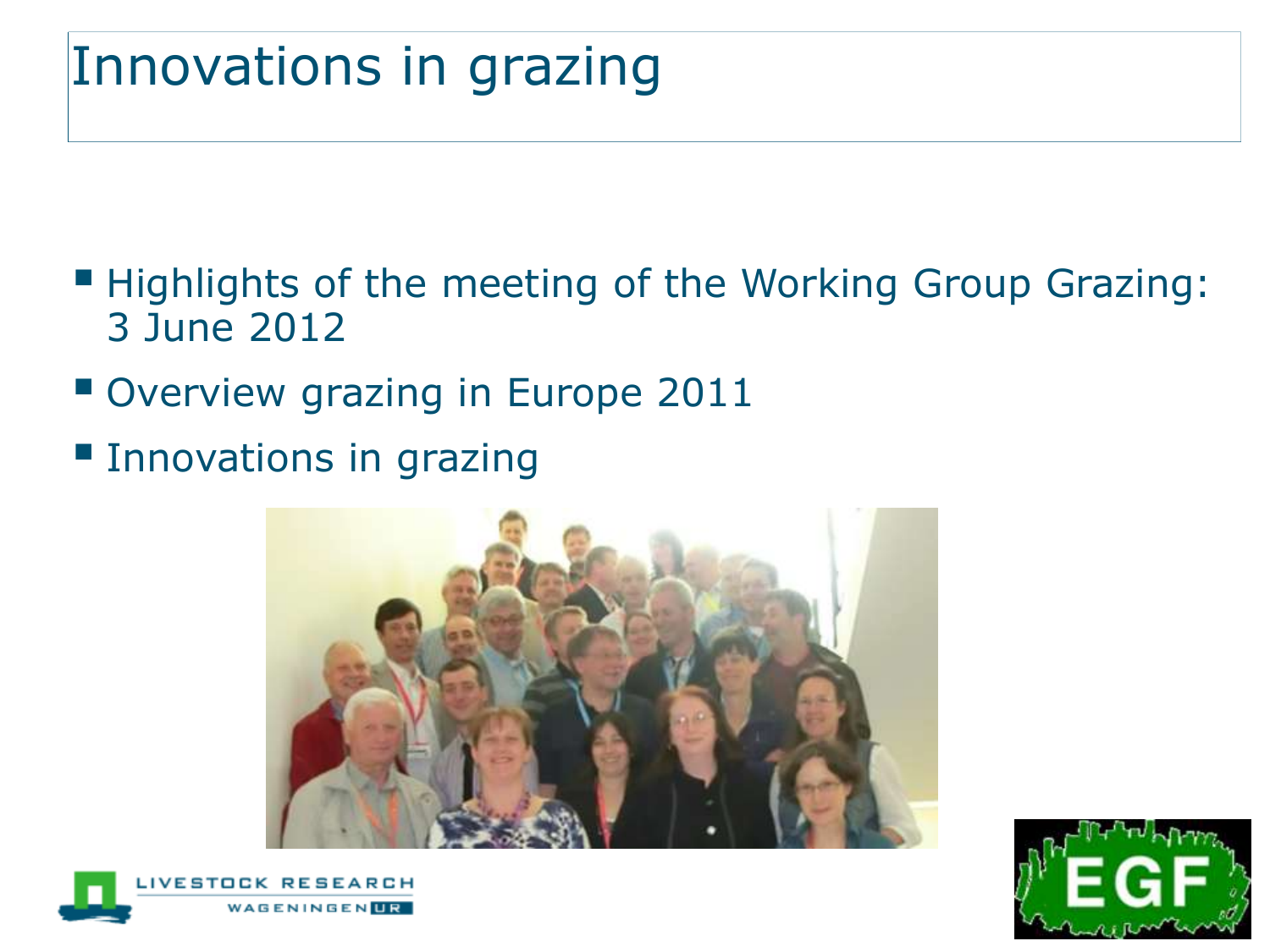## Why a Working Group Grazing?

- **Forage is the main feed for dairy cattle**
- Predominantly grazed (advantages/disadvantages)
- Grazing systems are important components of the landscape in almost all European countries
- **Therefore important item for the European Grassland** Federation
- Working Group Grazing established in 2008
- Aim: exchange knowledge on all aspects of grazing and networking
- **Meeting on 3 June 2012 in Lublin, Poland**



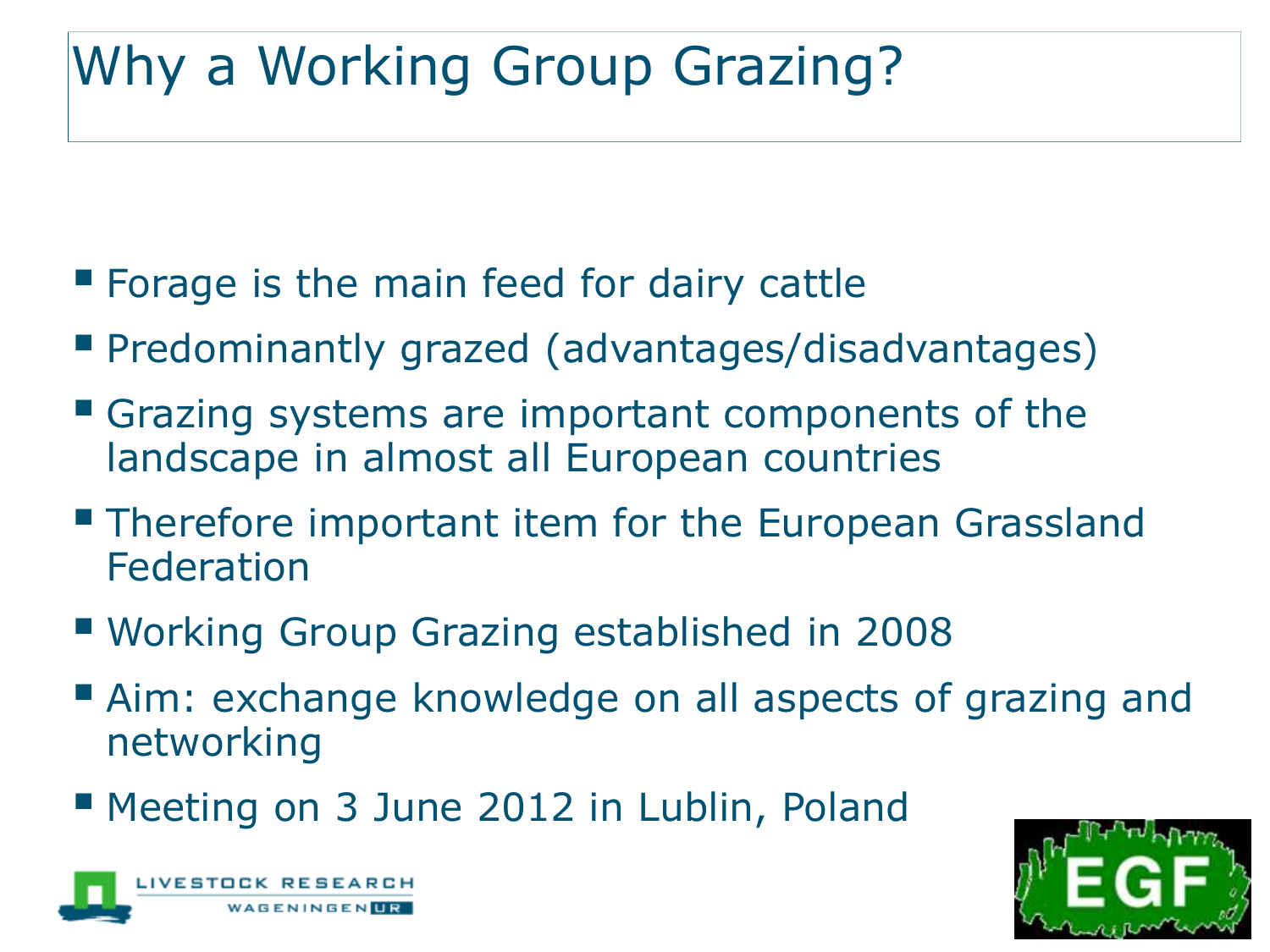## Grazing in Europe 2011

- **Data on grazing in Europe are not easily available**
- **A** survey was conducted among members of the EGF Working Group Grazing in October and November 2011
- **The members were asked to provide an educated guess** on the amount of grazing dairy cattle in their country and to report on recent innovations
- **Data on grazing were compared with results from earlier** surveys among members of the EGF Working Group 'Grazing'
- Please note: no statistical data, results are just educated guesses. No complete overview available.



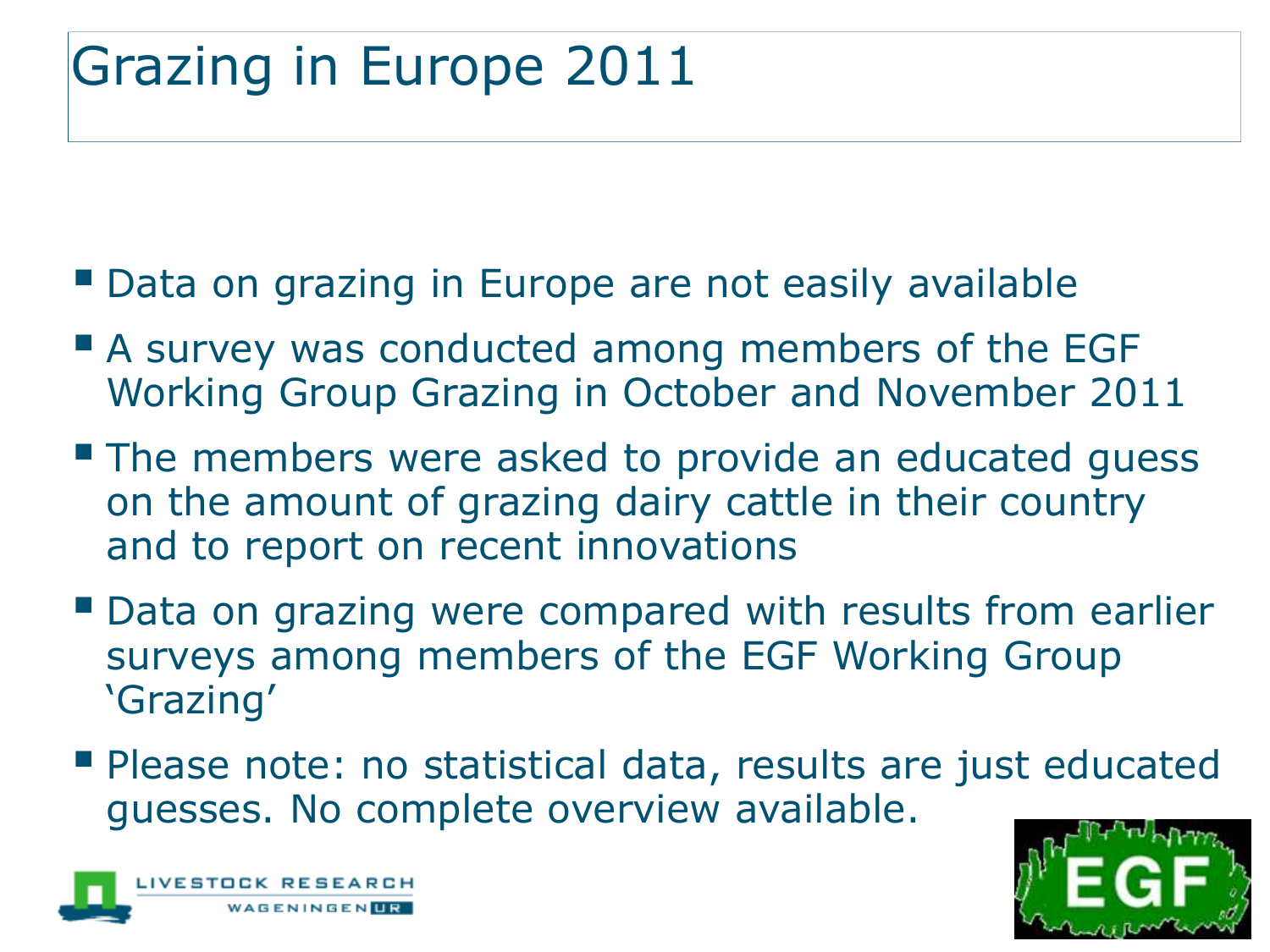## Grazing in Europe 2011

- **The percentage of dairy cattle grazing varies between** the different countries
- **E** Lower in Eastern and Southern Europe than in Northern and Western Europe
- **Even though the data are often only an educated guess,** it is clear that in general, the popularity of grazing is declining

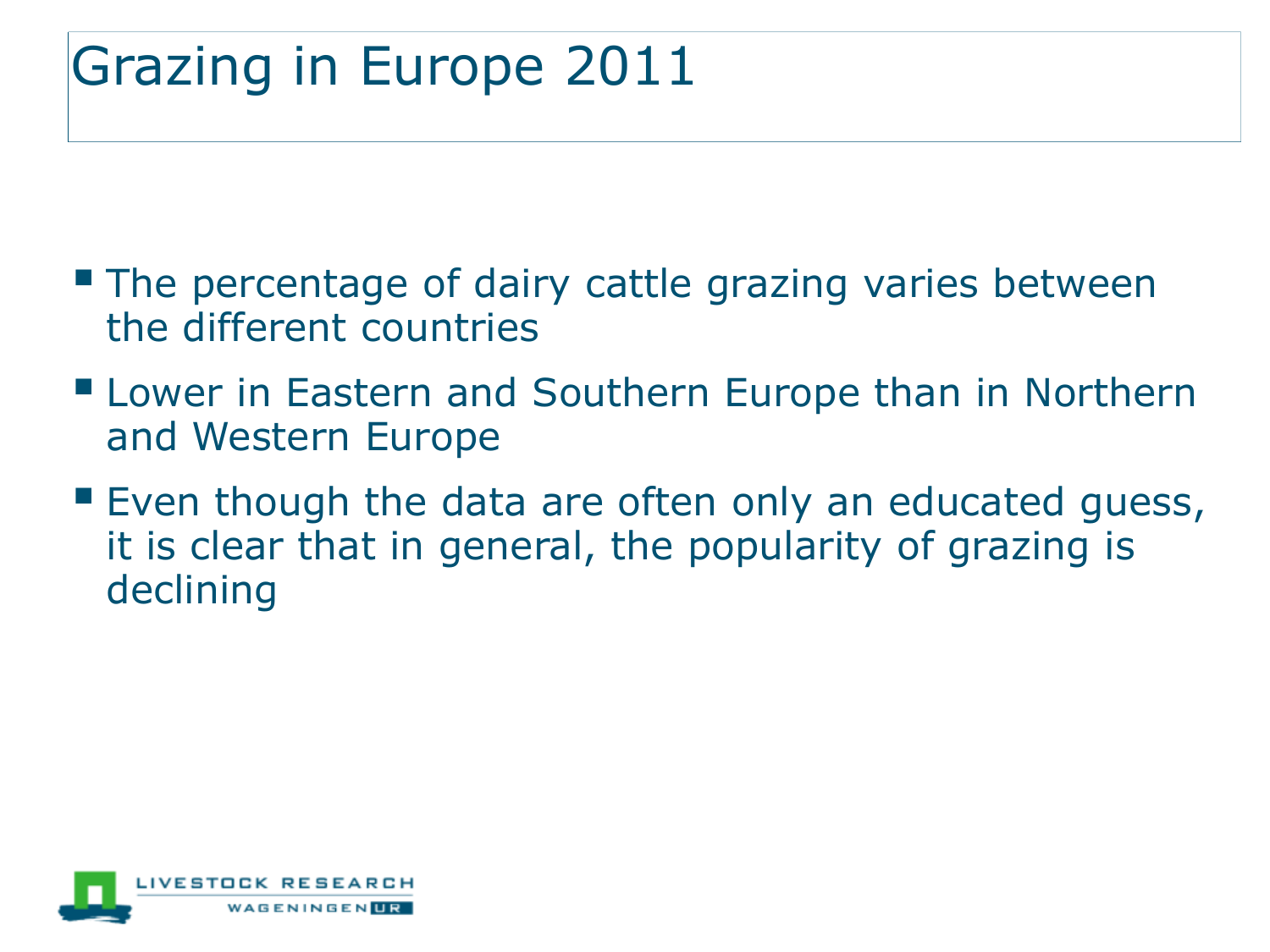## Why "Innovations in grazing"?

- **In general society favours grazing**
- **In most situations it is economically attractive**
- **The popularity of grazing in Europe is declining (due to** e.g. wish to control rations, reduced grass growth in summer, need to reduce mineral losses, increased herd size, increased use of automated milking systems)
- **Support for farmers is usefull**
- **Innovations to support grazing**



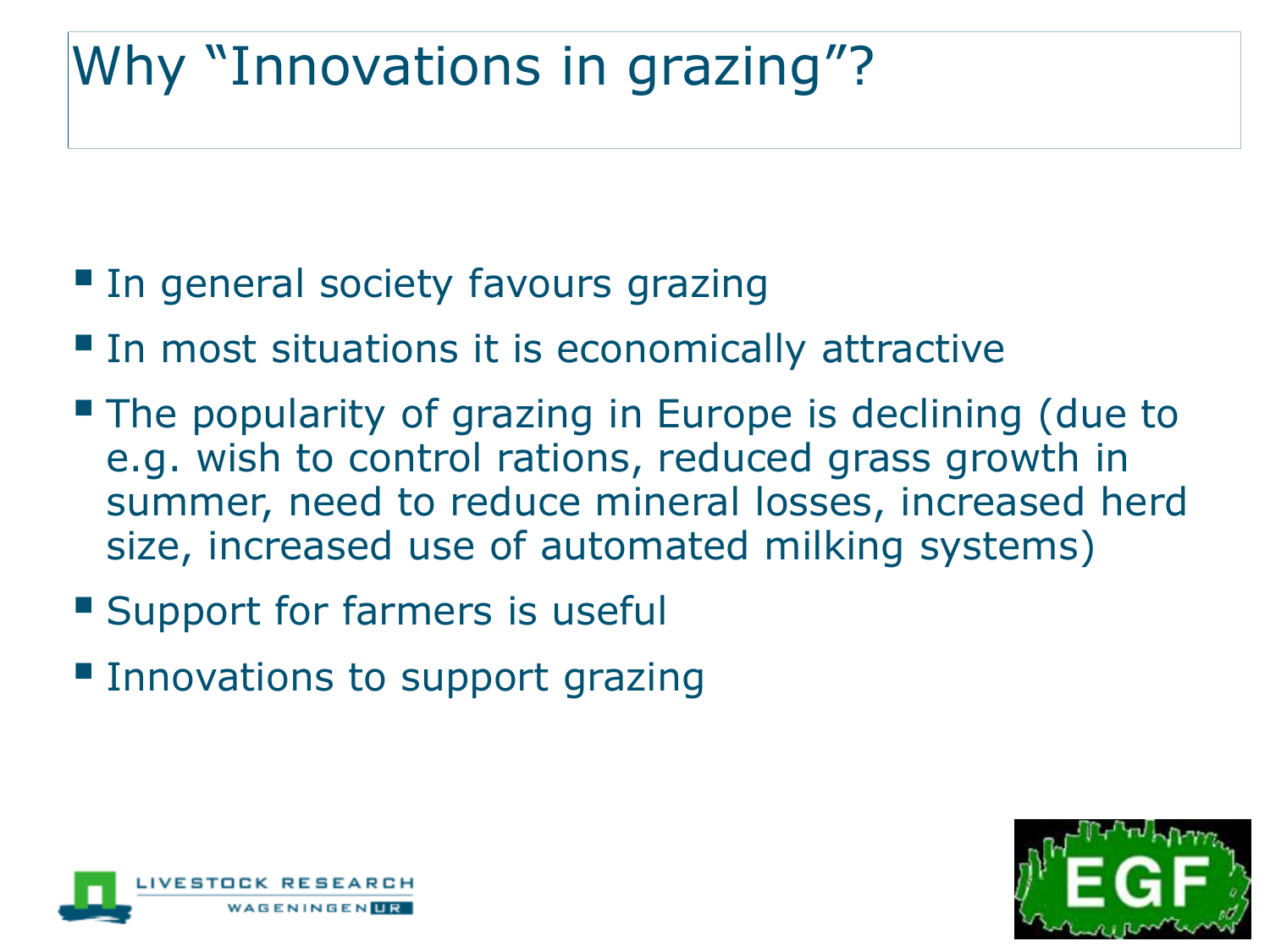## Grazing is complicated

- **Farmers do not employ grazing**
- **Young farmers**
- **New farm situations**
- **"** "Grazing requires thinking"
- " "Only few farmers manage well their pasture based systems. The potential to improve the efficiency is enormous."
- **Support is useful**



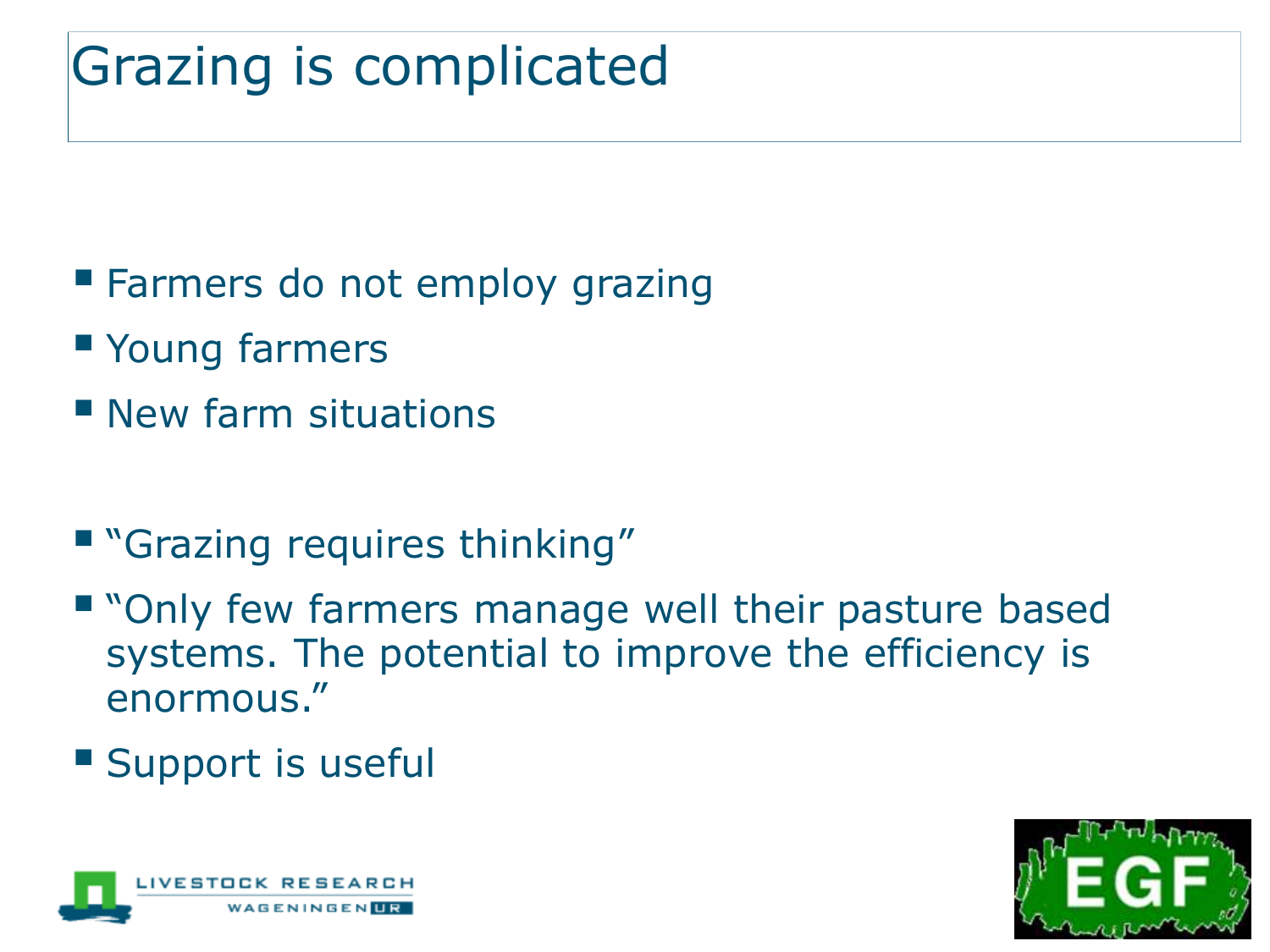### Innovations in grazing

■ Technical support

VFSTOC

**GENINGEN IIR** 

- Decision support tools for farmers
- **Novelties in grazing management**
- **Innovative approaches in knowledge transfer**









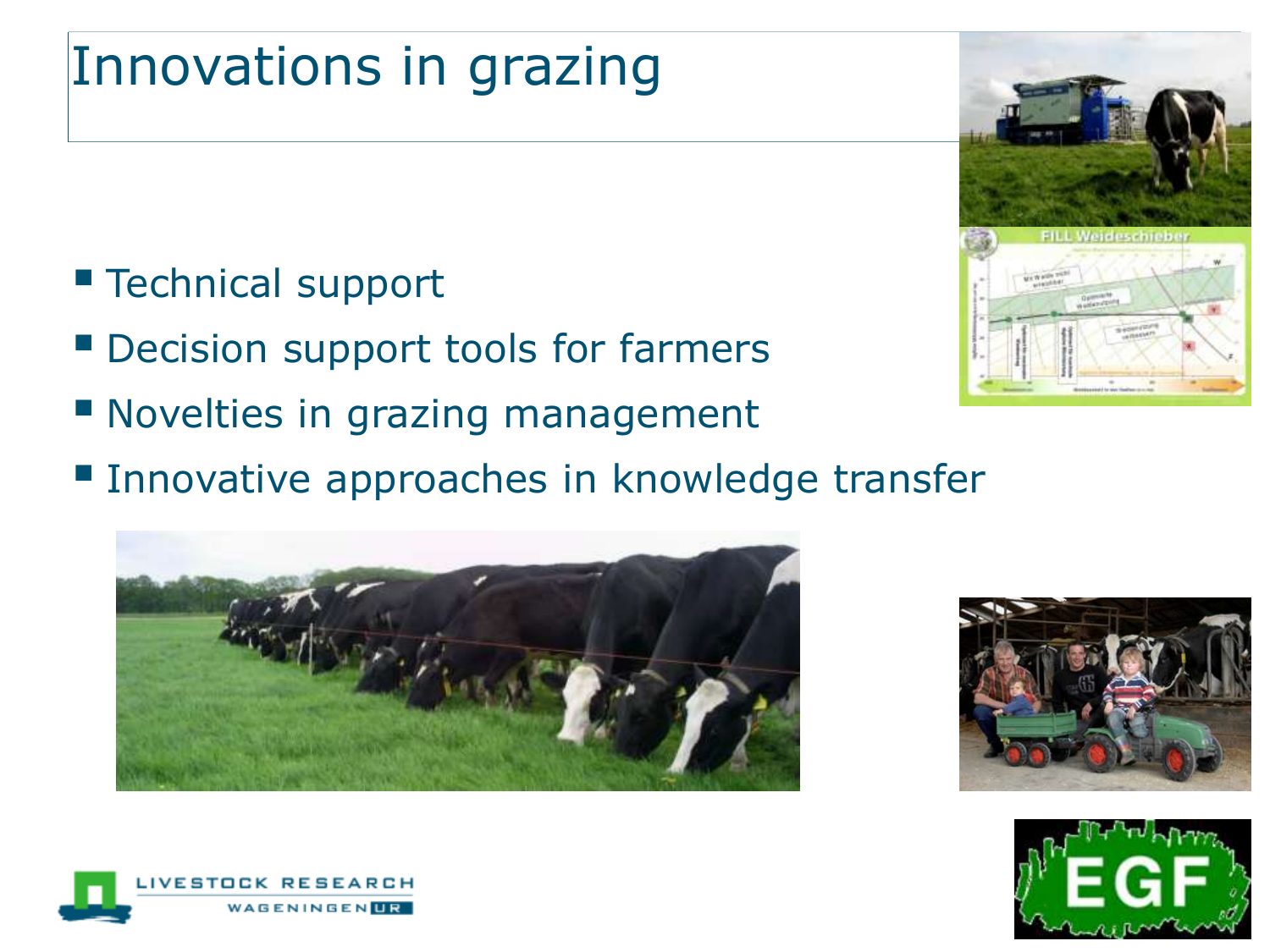## Mobile automated milking systems

 Useful in particular situations, e.g. in remote areas which are not easy accessible for grazing or when land is fragmented.



- *Belgium: Isabelle Dufrasne, University of Liège*
- *Trévarez, France: Valerie Brocard, Institut d'Elevage, France*



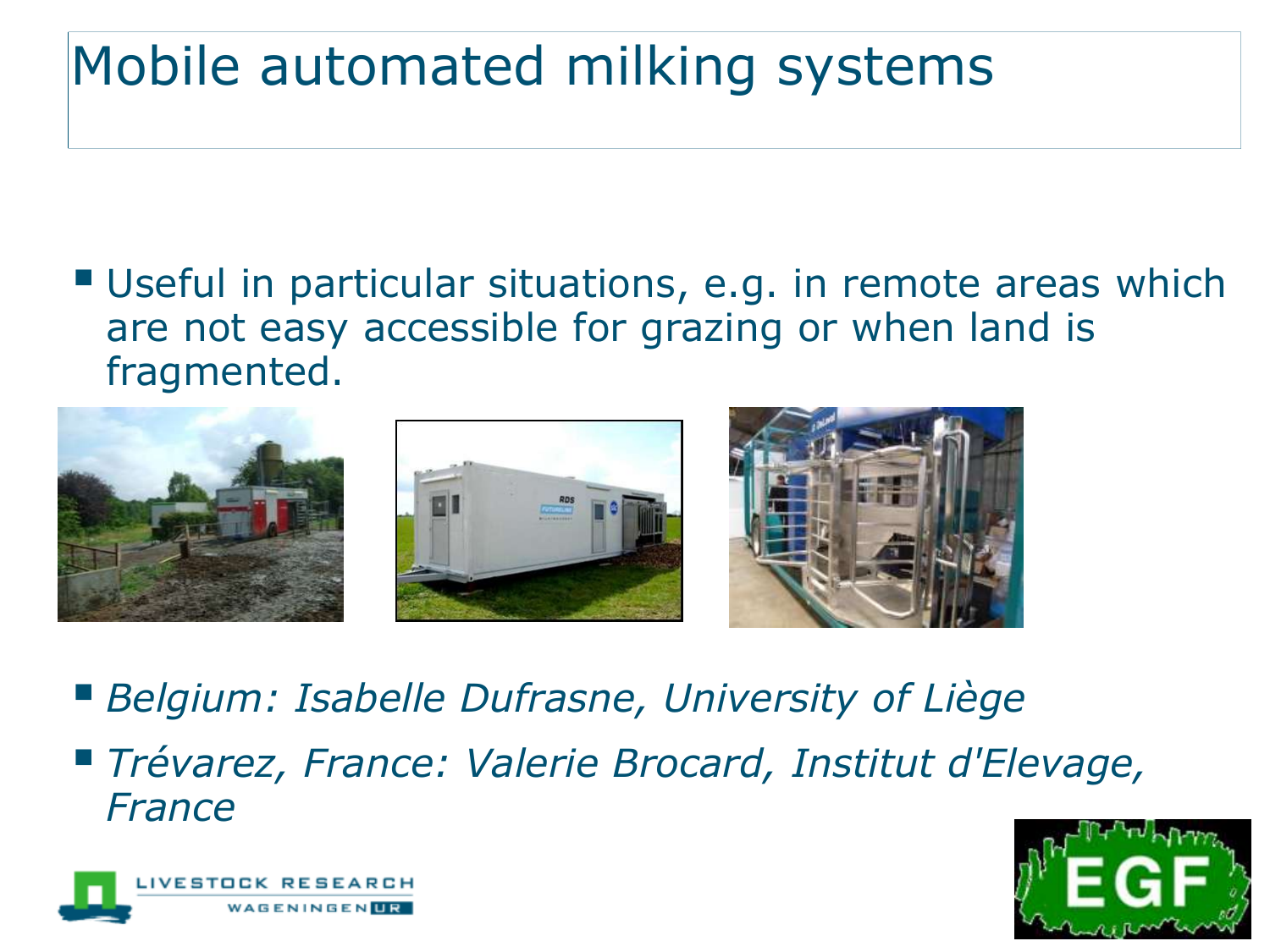## Estimating grass intake using accelerometers

#### Using grazing time and bites per minute provides good results ( $r^2 = 0.96$ )





#### *Frank Oudshoorn, Aarhus University, Denmark*



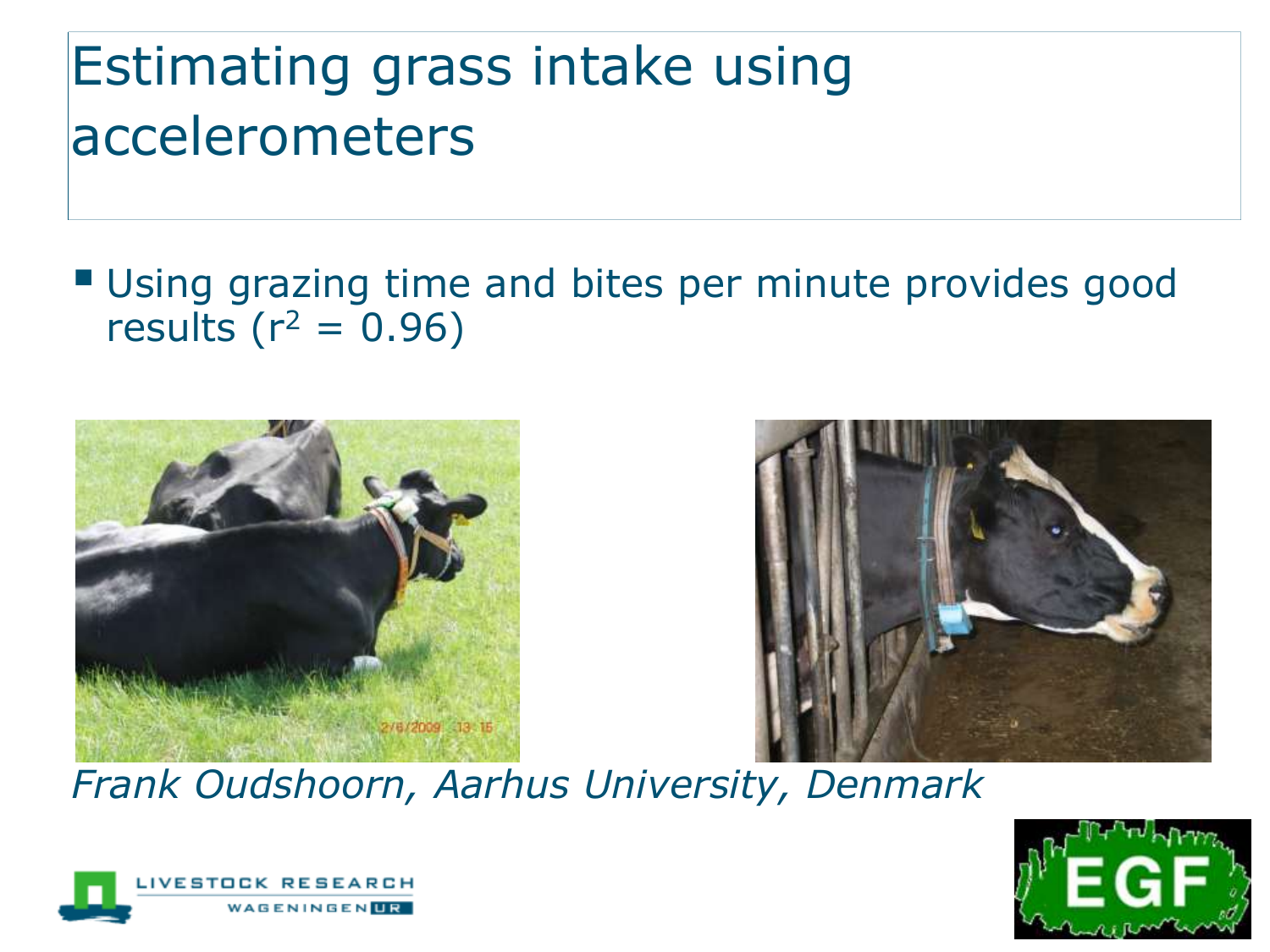## Decision support tools for farmers



- Especially in Ireland many tools and models are available for farmers and Irish farmers actually use them
	- Weekly grass measurement, autumn budget with the 60:40 rule, spring rotation planner, grass wedge
- **IF In the Netherlands, discussion changes from "to graze or** not to graze" to "how to graze". Simple decision support tools are needed. Adaptable to changing situations, e.g. weather
- *Deirdre Hennessy, Teagasc, Ireland*
- **Bert Philipsen, Wageningen UR Livestock Research,**



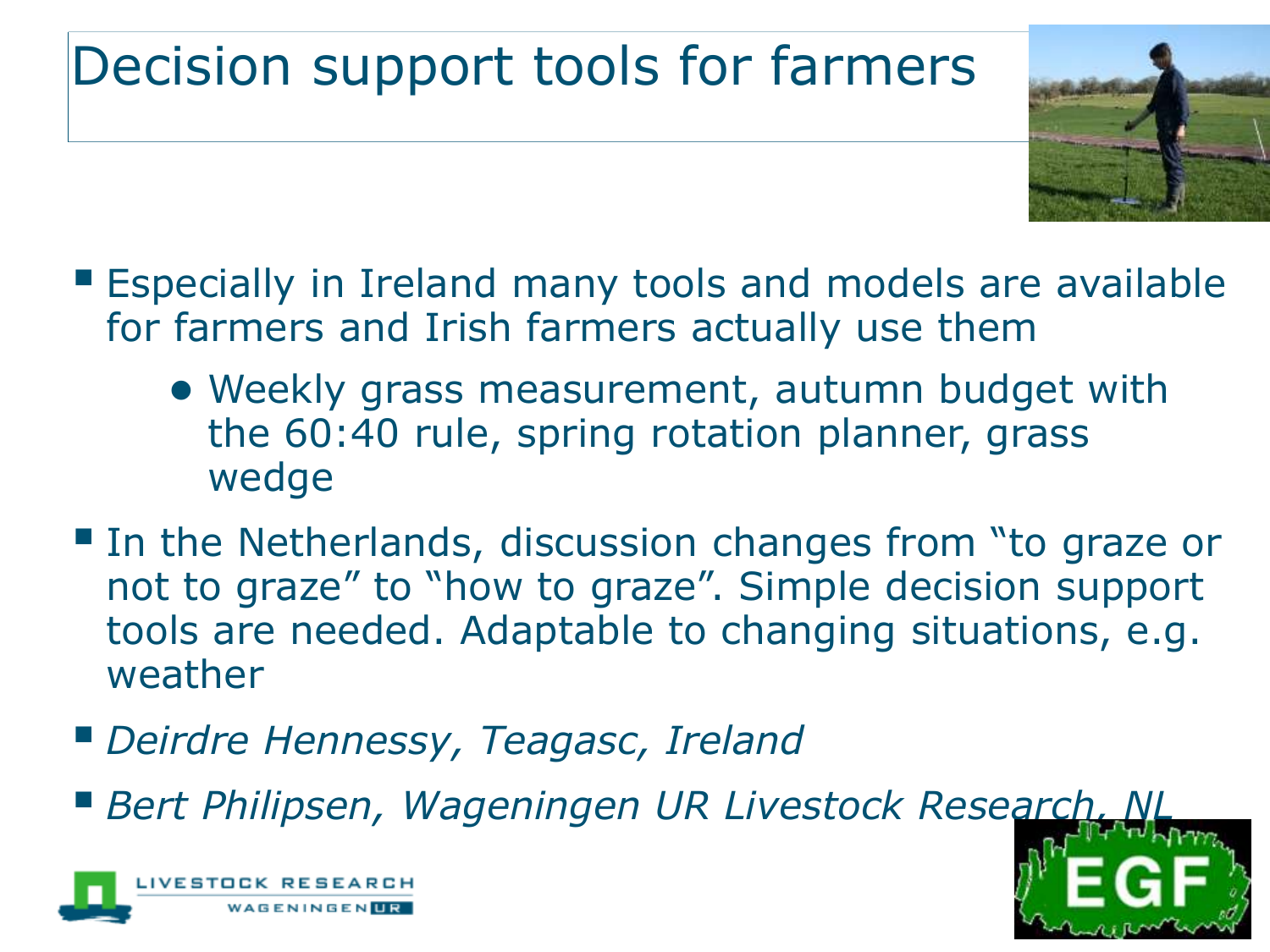# Grazing in Poland













- **Extensive grazing of Polish Heath Sheep on pastures** established on fallow lands. *Ewa Strzelec, Warsaw University of Life Sciences*
- **Multisward (extension of grazing period for beef cattle,** evaluation of lamb production in continuous grazing system regarding to different breeds). *Piotr Goliński, Poznan University of Life Sciences, Poland*



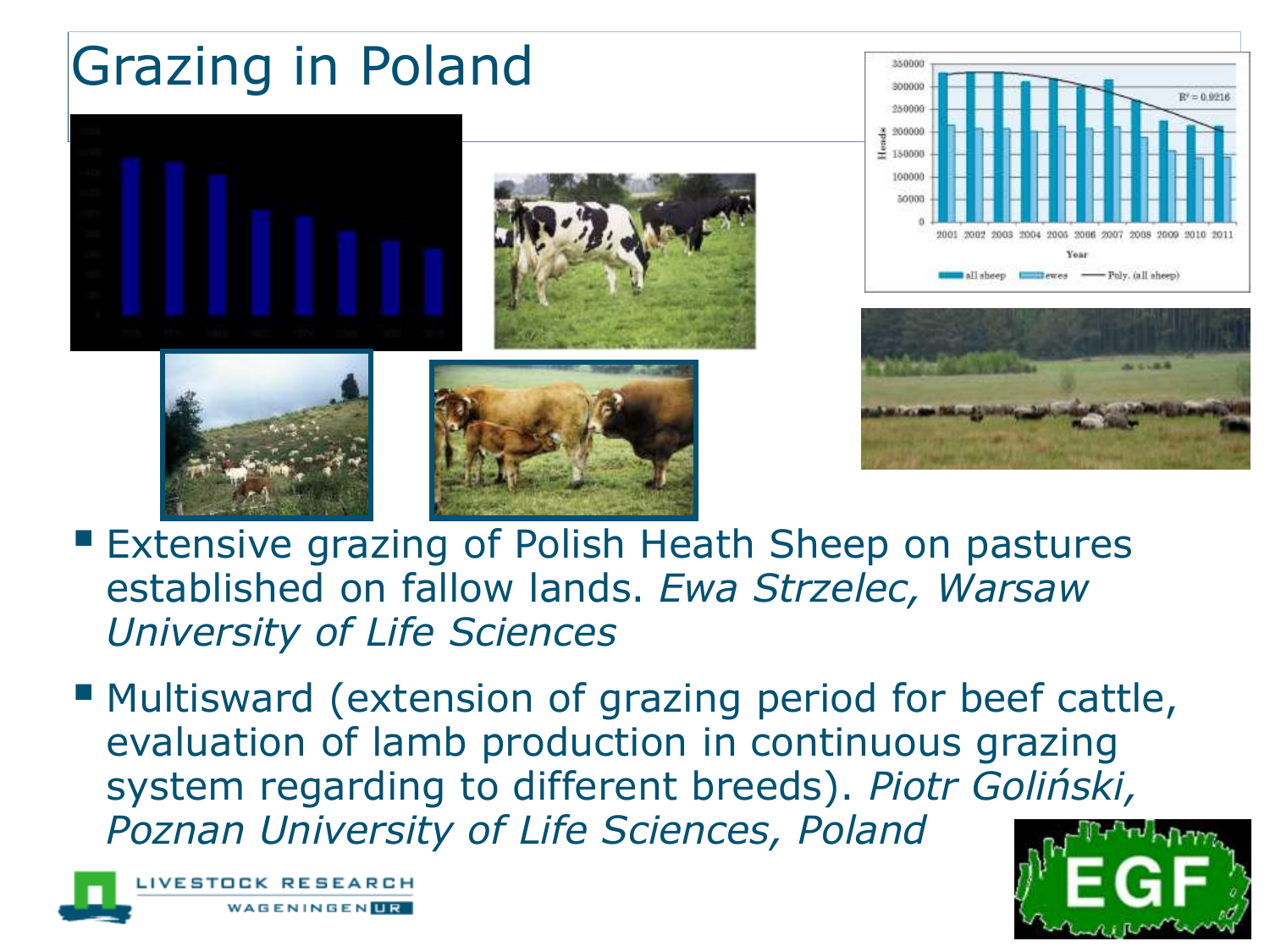

 *Rosa Mosquera-Losada, Universidad de Santiago de Compostela, Spain*



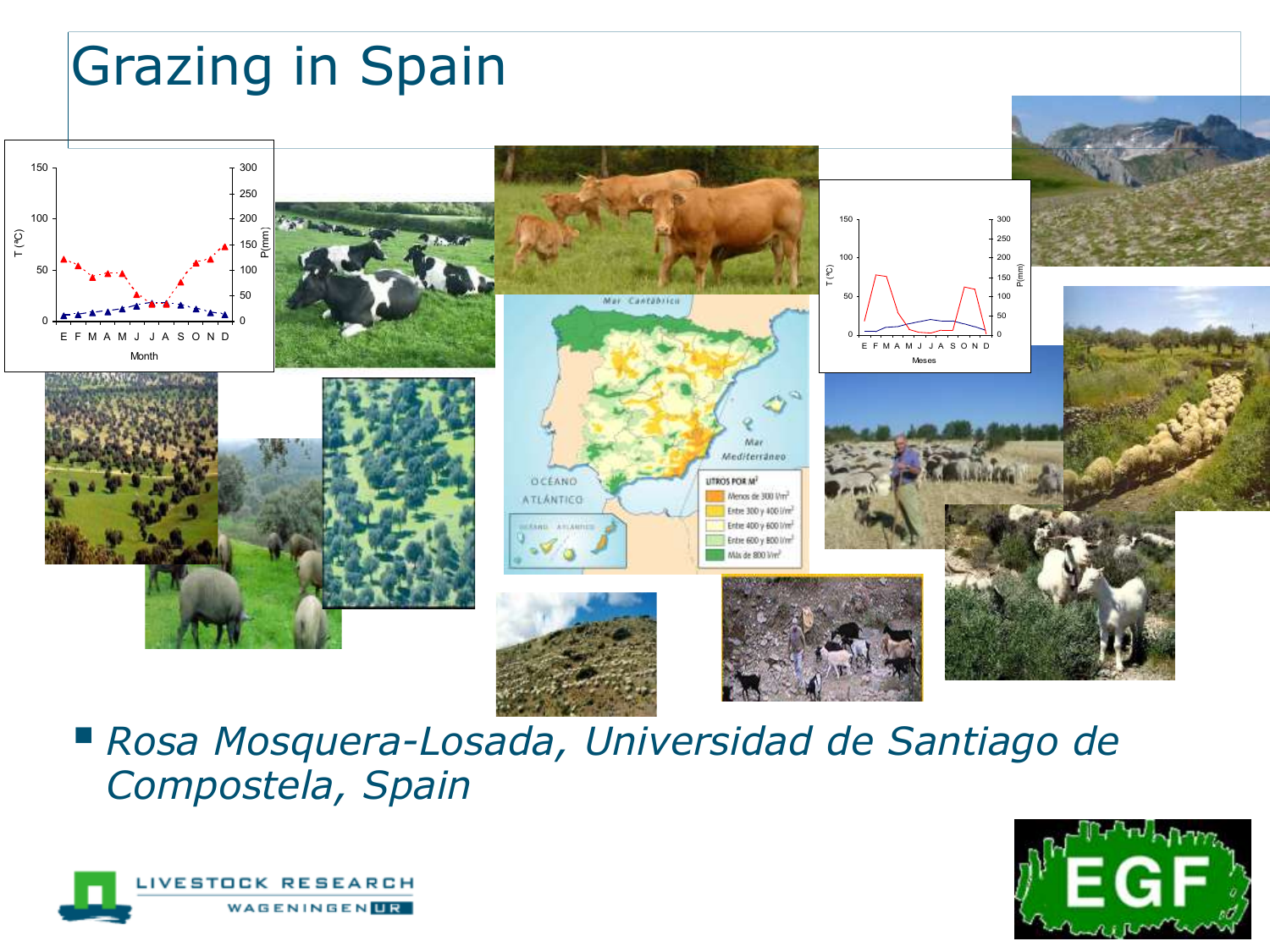### Enhanced winter grazing - France

#### Innovative linkage of two techniques: winter grazing  $+$ out wintering pads





#### *Jean-Pierre Farrié, Institut de l'Elevage, France*



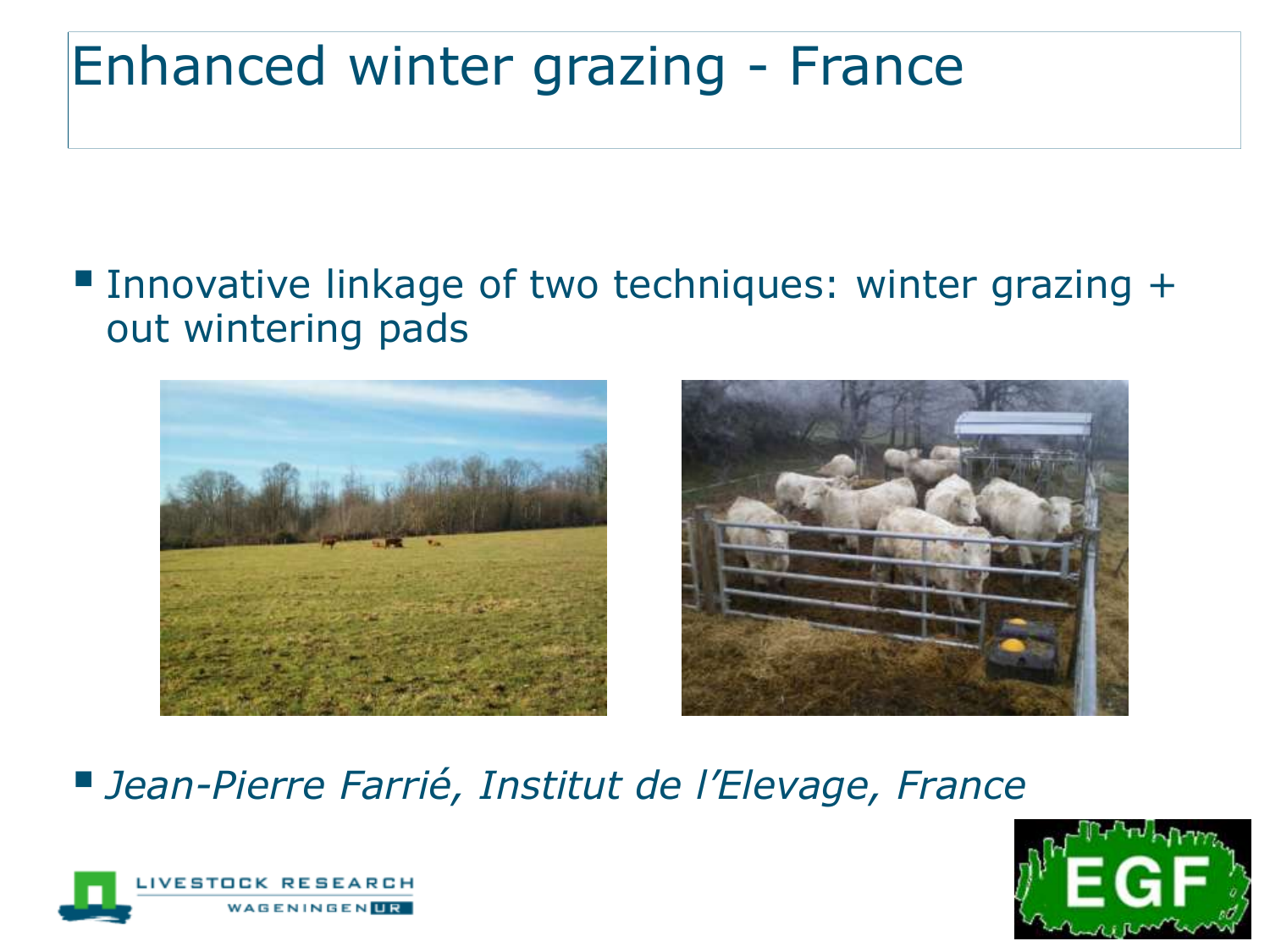## Comparison indoor feeding versus pasturebased feeding in Switzerland

 Within the conditions given in Switzerland and their related costs, it seems to be economically more interesting to reduce production costs than to increase milk yield of cows.



 *Pius Hofstetter, Education and Training Centre for Nature and Nutrition, Switzerland*



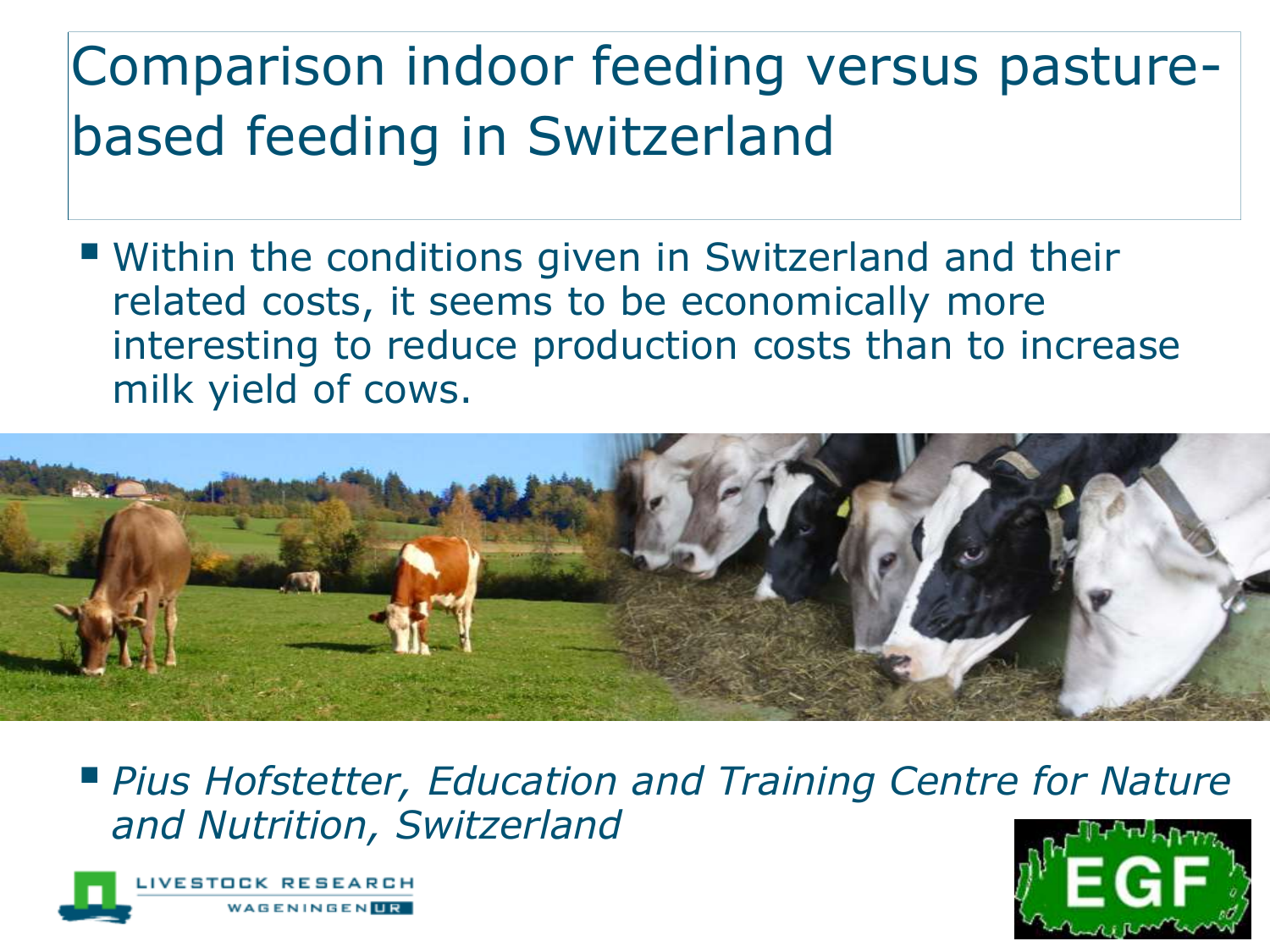## Innovative design of pasture based farm systems

- **Mobile milking**
- **Mobile feeding**
- Mobile electric fence
- Mobile roof
- **Outdoor bedded pack**
- **Family herd**
- **Regional feed centre**
- *Paul Galama, Wageningen UR Livestock Research, the Netherlands*





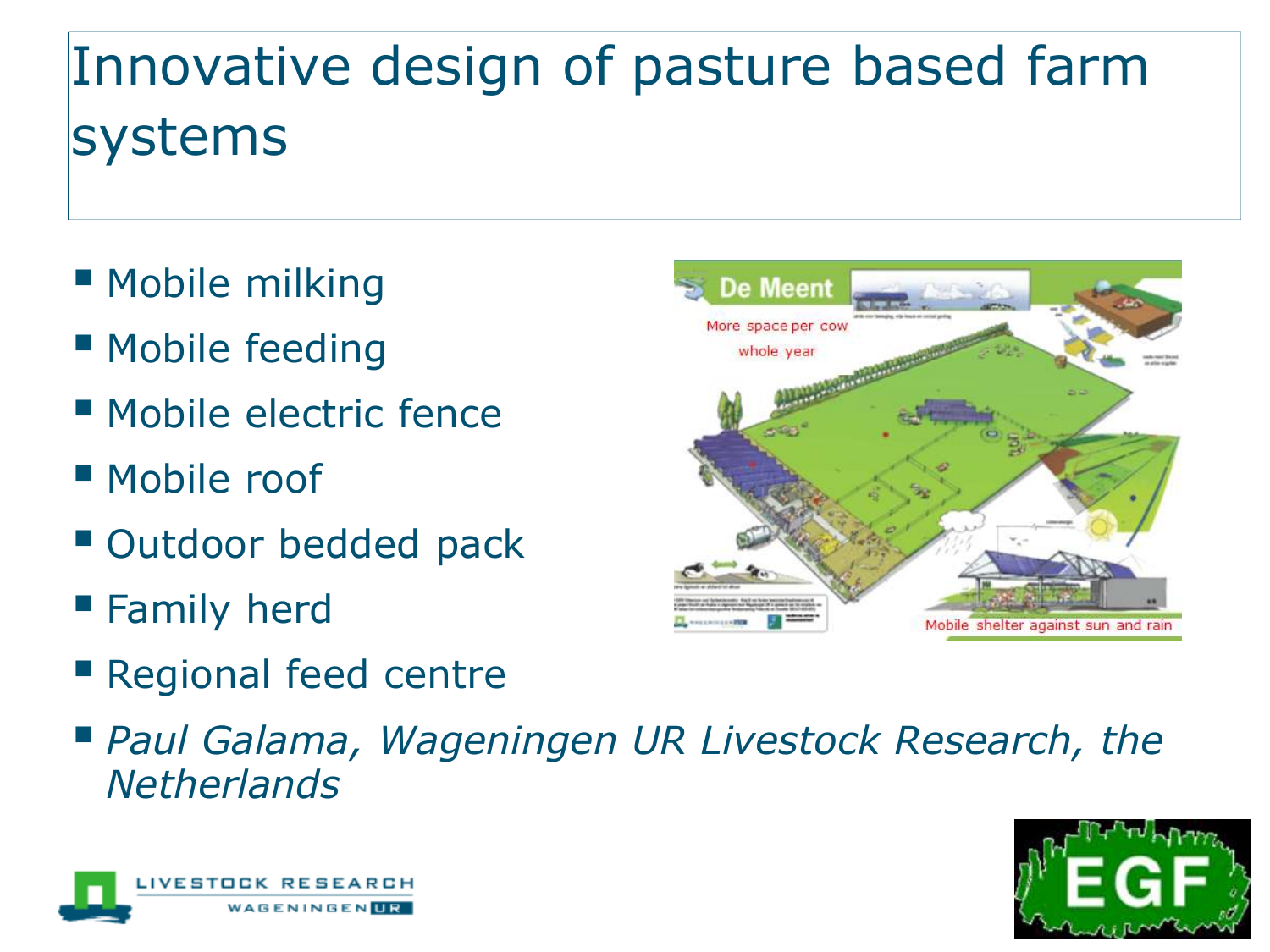## Innovative approaches in knowledge transfer

- **This category is needed to make the innovations from** the previous three categories work
- **Focus on the needs and personal preferences of the** farmer
- Example: Autograssmilk innovative and sustainable systems combining automatic milking and precision grazing. *Bernadette O'Brien, Teagasc, Ireland*





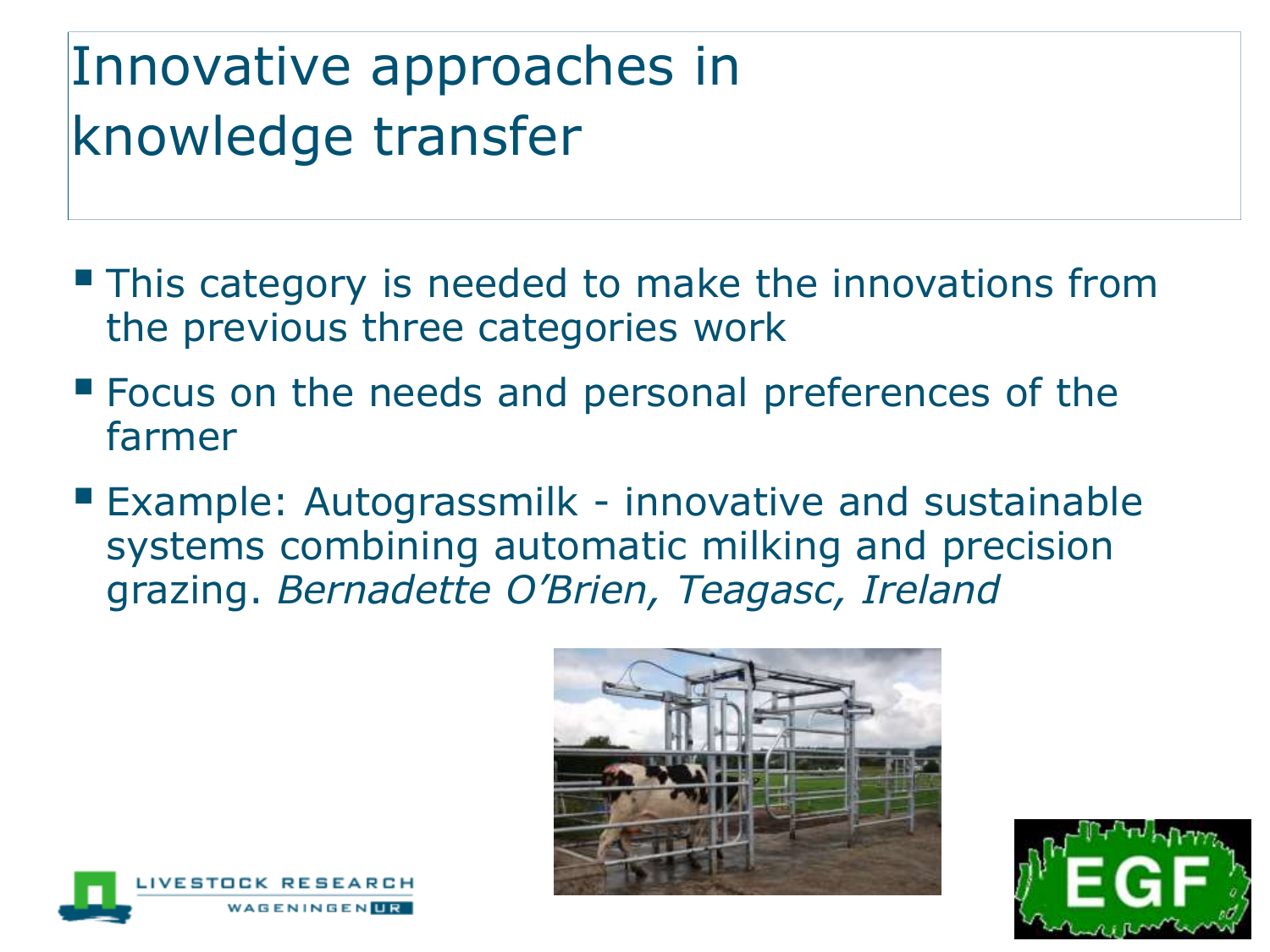## Concluding remarks

- **The popularity of grazing in Europe is declining**
- **Innovations in grazing are needed and available** 
	- Technical support
	- Decision Support Tools for farmers
	- Novelties in grazing management
	- Innovative approaches in knowledge transfer



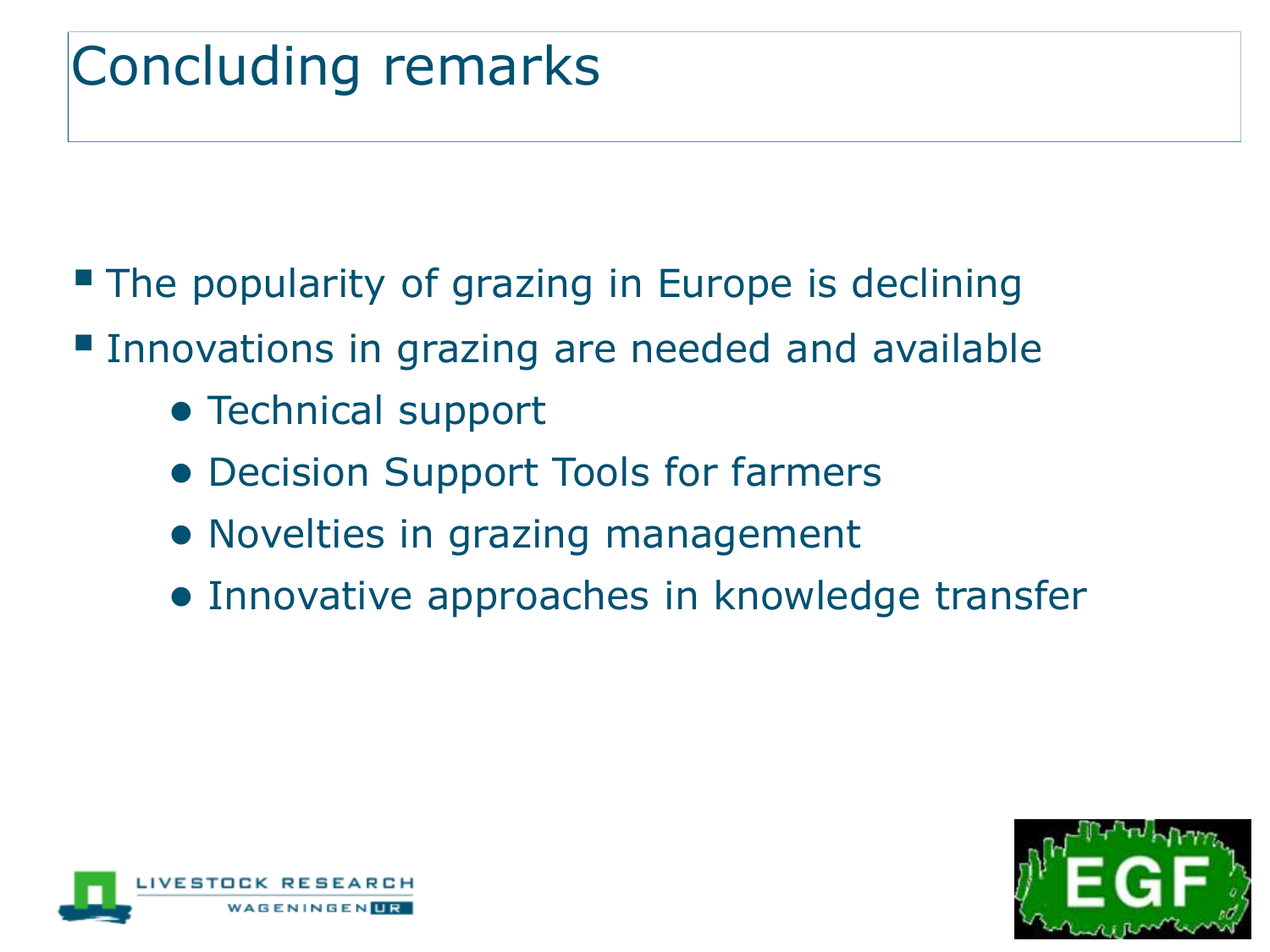## More information

- **Participants of the Working Group Grazing**
- http://www.europeangrassland.org/workinggroups/grazing.html
	- Proceedings including summaries of the presentations and discussions
	- Presentations as pdf